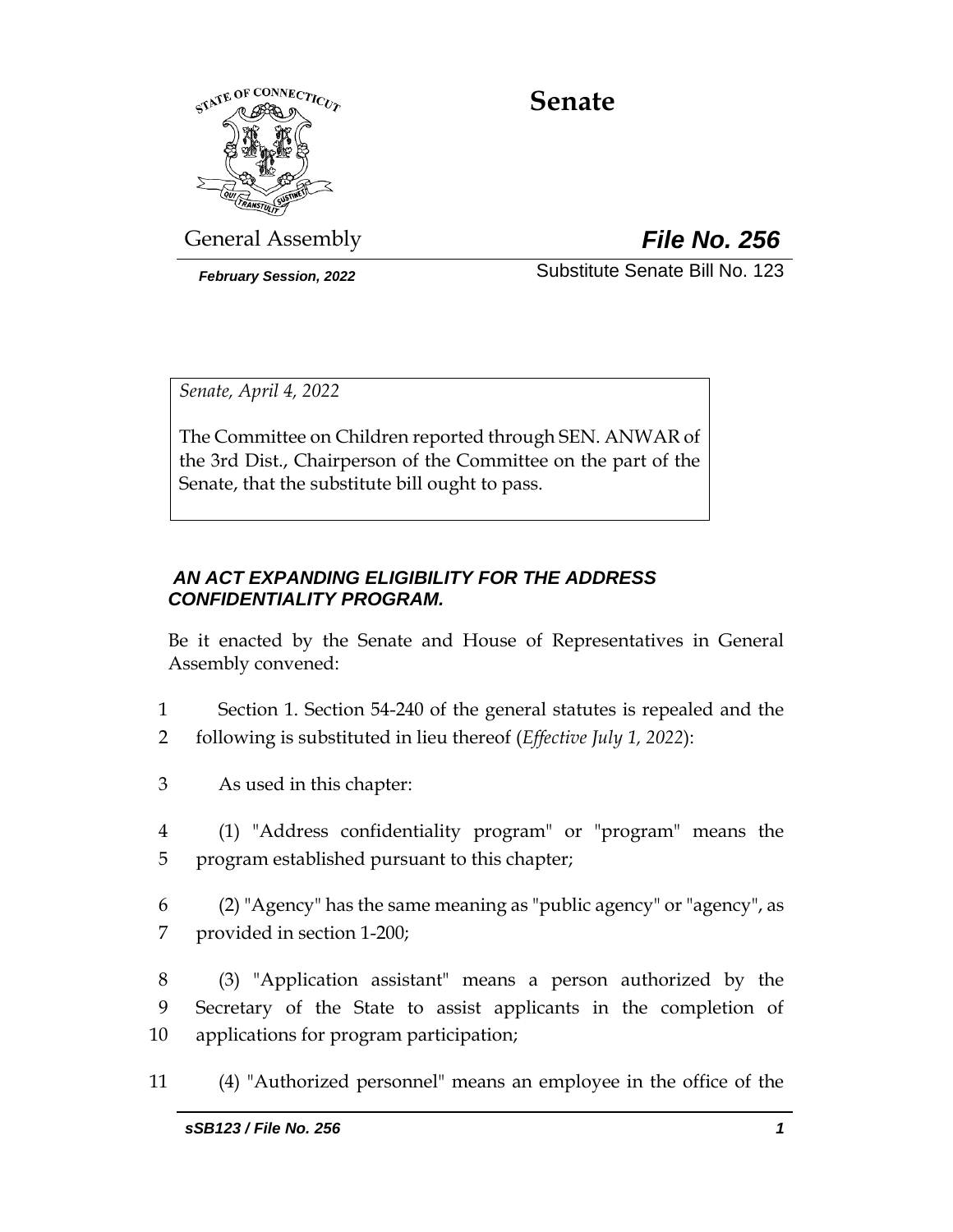Secretary of the State who has been designated by the Secretary of the State, or an employee of an agency who has been designated by the chief executive officer of such agency, to process and have access to records pertaining to a program participant, including, but not limited to, voter registration applications, voting records and marriage records; (5) "Certification card" means a card issued by the Secretary of the

State pursuant to section 54-240d;

 (6) "Confidential address" means a program participant's address or addresses as listed on such participant's application for program participation that are not to be disclosed, including such participant's residential address in this state and work and school addresses in this state, if any;

 (7) "Family violence" has the same meaning as provided in section 46b-38a;

 (8) "Injury or risk of injury to a child" means any act or conduct that constitutes a violation of section 53-21;

 (9) "Kidnapping" means any act that constitutes a violation of section 29 53a-92, 53a-92a, 53a-94 or 53a-94a;

 **[**(9)**]** (10) "Law enforcement agency" means the office of the Attorney General, the office of the Chief State's Attorney, the Division of State Police within the Department of Emergency Services and Public Protection or any municipal police department;

 **[**(10)**]** (11) "Marriage records" means an application for a marriage license, an issued marriage license, a license certificate or other documents related thereto;

 **[**(11)**]** (12) "Program address" means the post office box number and fictitious street address assigned to a program participant by the Secretary of the State;

**[**(12)**]** (13) "Program participant" or "participant" means any person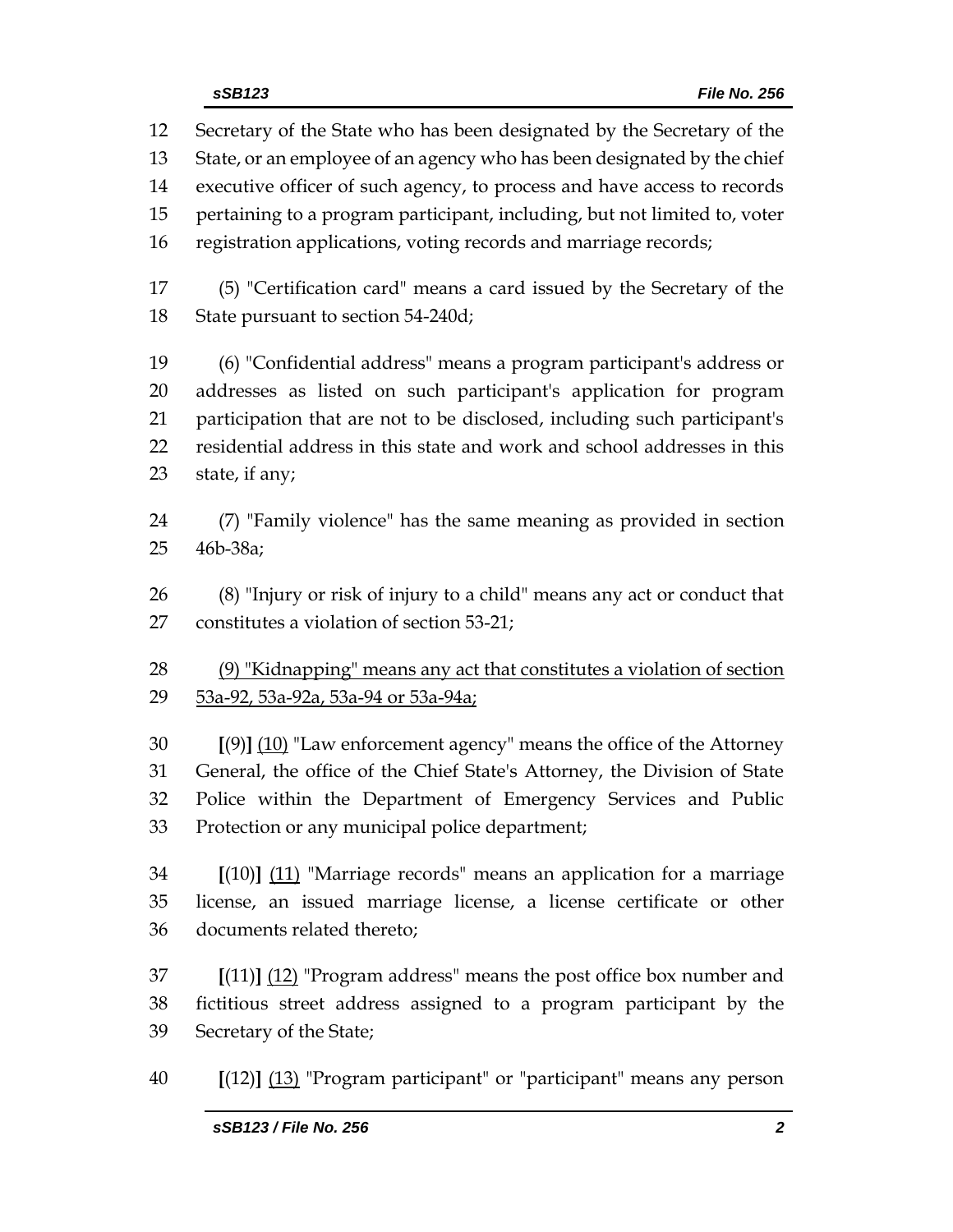| 41<br>42 | certified by the Secretary of the State to participate in the address<br>confidentiality program; |  |  |  |
|----------|---------------------------------------------------------------------------------------------------|--|--|--|
| 43       | $[(13)]$ $(14)$ "Record" has the same meaning as "public records or files"                        |  |  |  |
| 44       | as provided in section 1-200;                                                                     |  |  |  |
| 45       | $[(14)]$ (15) "Sexual assault" means any act that constitutes a violation                         |  |  |  |
| 46       | of section 53a-70b of the general statutes, revision of 1958, revised to                          |  |  |  |
| 47       | January 1, 2019, or section 53a-70, 53a-70a, 53a-71, 53a-72a, 53a-72b or                          |  |  |  |
| 48       | 53a-73a; [and]                                                                                    |  |  |  |
| 49       | $[(15)]$ (16) "Stalking" means any act that constitutes a violation of                            |  |  |  |
| 50       | section 53a-181c, 53a-181d or 53a-181e; and                                                       |  |  |  |
| 51       | (17) "Trafficking in persons" means any act that constitutes a violation                          |  |  |  |
| 52       | of section 53a-192a.                                                                              |  |  |  |
|          |                                                                                                   |  |  |  |
| 53       | Sec. 2. Section 54-240a of the general statutes is repealed and the                               |  |  |  |
| 54       | following is substituted in lieu thereof (Effective July 1, 2022):                                |  |  |  |
| 55       | (a) There shall be an address confidentiality program established in                              |  |  |  |
| 56       | the office of the Secretary of the State to provide a substitute mailing                          |  |  |  |
| 57       | address for any person who wishes to keep such person's residential                               |  |  |  |
| 58       | address confidential because of safety concerns and (1) has been a victim                         |  |  |  |
| 59       | of $(A)$ family violence, $(B)$ injury or risk of injury to a child, $(C)$                        |  |  |  |
| 60       | kidnapping, $(D)$ sexual assault, [or] $(E)$ stalking, [and who wishes to                         |  |  |  |
| 61       | keep such person's residential address confidential because of safety                             |  |  |  |
| 62       | concerns] (F) trafficking in persons, or (G) child abuse or neglect                               |  |  |  |
| 63       | substantiated by the Department of Children and Families, or (2) filed a                          |  |  |  |
| 64       | petition or had a petition filed on such person's behalf for the                                  |  |  |  |
| 65       | termination of parental rights that was granted pursuant to section 45a-                          |  |  |  |
| 66       | 717 or 46b-129.                                                                                   |  |  |  |
| 67       | (b) The Secretary of the State shall adopt regulations, in accordance                             |  |  |  |
| 68       | with the provisions of chapter 54, to carry out the provisions of this                            |  |  |  |
| 69       | chapter. Such regulations may include, but need not be limited to,                                |  |  |  |
| 70       | provisions<br>for<br>applications for participation in the<br>address                             |  |  |  |

confidentiality program, certification of program participants,

- *sSB123 / File No. 256 3*
	-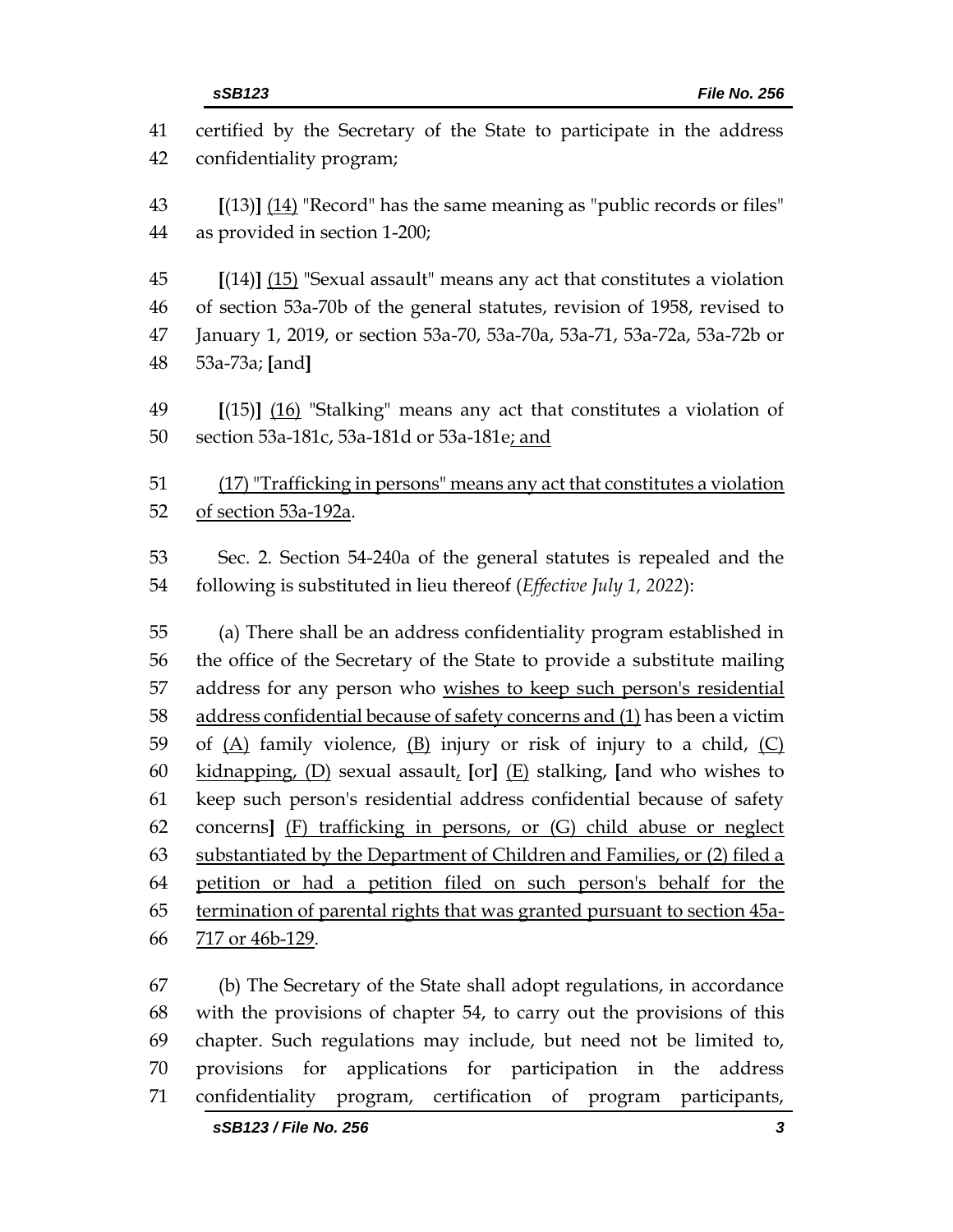certification cancellation, agency use of program addresses, forwarding of program participants' mail, voting by program participants and recording of vital statistics for program participants.

 Sec. 3. Section 54-240c of the general statutes is repealed and the following is substituted in lieu thereof (*Effective July 1, 2022*):

 The Secretary of the State shall certify an applicant or the person on whose behalf an application is made as a program participant if the application is filed in the manner and on the application form prescribed by the Secretary of the State and includes:

 (1) A statement made under penalty of false statement, as provided in section 53a-157b, that **[**(A)**]** the applicant or the person on whose 83 behalf the application is made  $(A)$  is a victim of  $(i)$  family violence,  $(ii)$ 84 injury or risk of injury to a minor,  $(iii)$  kidnapping,  $(iv)$  sexual assault, **[**or**]** (v) stalking, (vi) trafficking in persons, or (vii) child abuse or neglect substantiated by the Department of Children and Families, or (B) filed a 87 petition or had a petition filed on such applicant or person's behalf for the termination of parental rights that was granted pursuant to section 45a-717 or 46b-129, and **[**(B)**]** (C) the applicant fears for the **[**applicant's safety, for the safety of the applicant's children, for the safety of the person on whose behalf the application is made, or for the safety of the children**]** safety of the applicant, children living in the applicant's home, the person on whose behalf the application is made or children living in 94 the home of the person on whose behalf the application is made;

 (2) Documentation supporting the statement made pursuant to subdivision (1) of this section;

 (3) A designation of the Secretary of the State as the agent of the applicant or the person on whose behalf the application is made for service of process and for receipt of first class mail;

 (4) The residential address in this state, the work and school addresses in this state, if any, and the phone number or numbers, if available, that are to remain confidential, but which may be used by the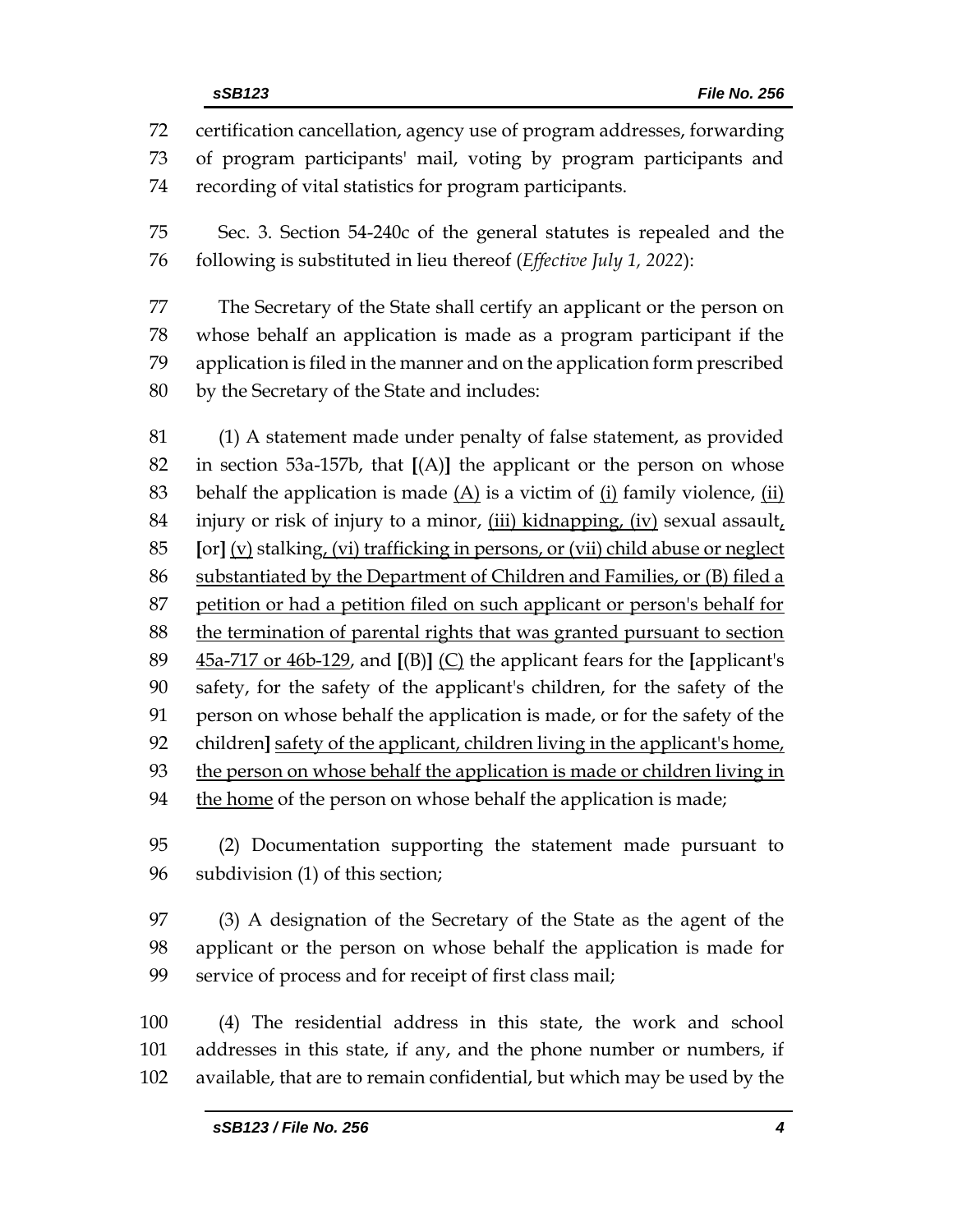| 103 | Secretary of the State or authorized personnel to contact the applicant |  |  |  |
|-----|-------------------------------------------------------------------------|--|--|--|
| 104 | or the person on whose behalf the application is made; and              |  |  |  |
|     |                                                                         |  |  |  |
| 105 | (5) The application preparation date, the applicant's signature and the |  |  |  |
| 106 | signature of the application assistant who assisted the applicant in    |  |  |  |
| 107 | completing the application.                                             |  |  |  |
|     |                                                                         |  |  |  |

This act shall take effect as follows and shall amend the following sections: Section 1 *July 1, 2022* 54-240 Sec. 2 *July 1, 2022* 54-240a

*KID Joint Favorable Subst.*

Sec. 3 *July 1, 2022* 54-240c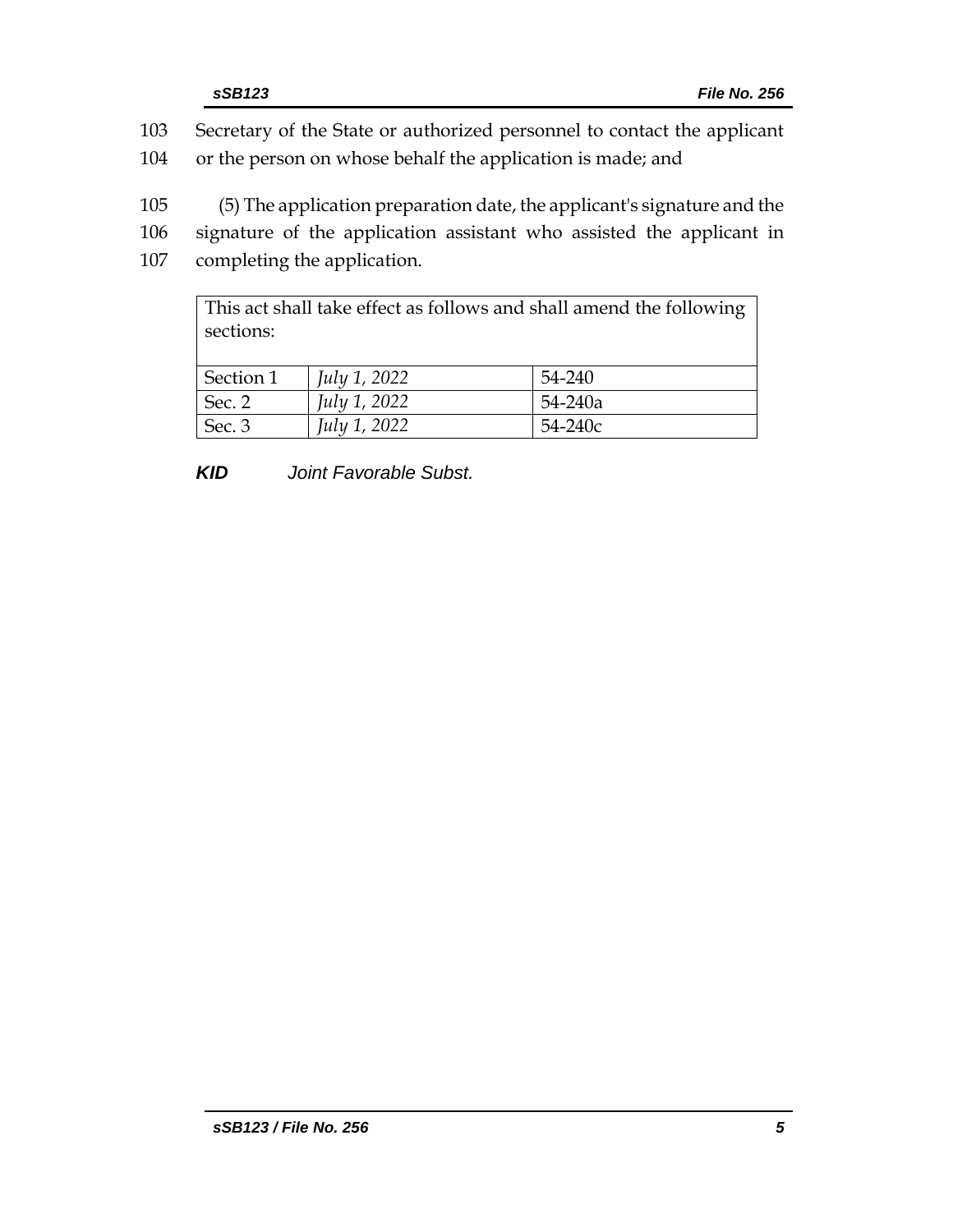*The following Fiscal Impact Statement and Bill Analysis are prepared for the benefit of the members of the General Assembly, solely for purposes of information, summarization and explanation and do not represent the intent of the General Assembly or either chamber thereof for any purpose. In general,*  fiscal impacts are based upon a variety of informational sources, including the analyst's professional *knowledge. Whenever applicable, agency data is consulted as part of the analysis, however final products do not necessarily reflect an assessment from any specific department.*

### *OFA Fiscal Note*

#### *State Impact:*

| <b>Agency Affected</b> | <b>Fund-Effect</b> | FY 23 \$ | FY 24 \$ |
|------------------------|--------------------|----------|----------|
| Secretary of the State | Commercial         | Minimal  | Minimal  |
|                        | Recording          |          |          |
|                        | Division Account   |          |          |
|                        | - Cost             |          |          |

Note: GF=General Fund

#### *Municipal Impact:* None

#### *Explanation*

This bill expands the address confidentially program administered by the Secretary of the State (SOS). The program is funded from the budgetary resources of the Commercial Recording Division account<sup>1</sup> and results in a postage cost to the SOS to forward the participants' mail. The extent of the cost is expected to be minimal but will depend on the number of new participants.

#### *The Out Years*

The annualized ongoing fiscal impact identified above would continue into the future subject to inflation.

<sup>1</sup> The Commercial Recording Division within the Secretary of the State's office files and maintains legally required records showing the formation of and fundamental changes to corporations, limited liability companies, limited liability partnerships, limited partnerships and other businesses. The Commercial Recording Division account is a restricted non-lapsing account within the General Fund.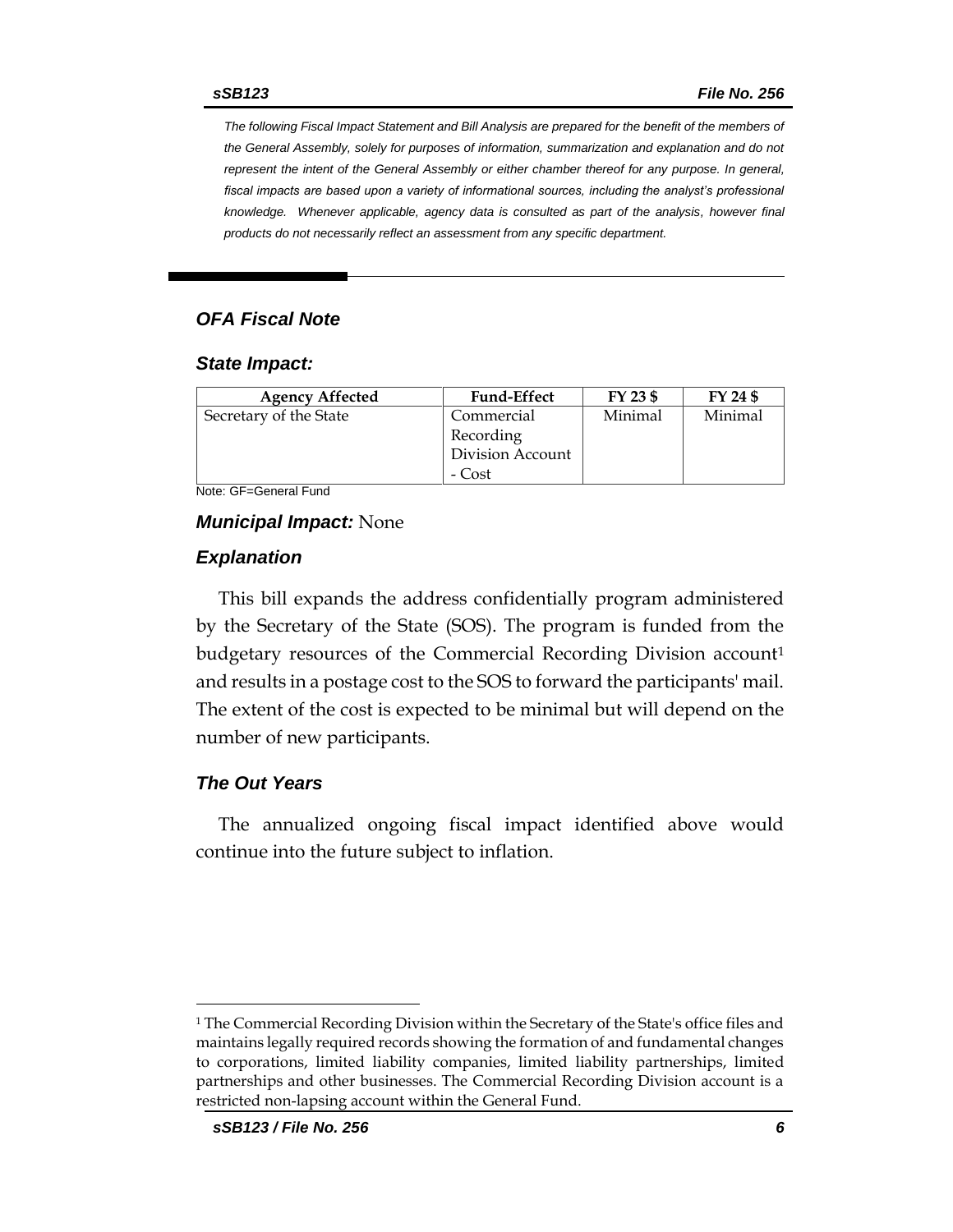# **OLR Bill Analysis**

**sSB 123**

## *AN ACT EXPANDING ELIGIBILITY FOR THE ADDRESS CONFIDENTIALITY PROGRAM.*

## **SUMMARY**

By law, the address confidentiality program, administered by the Secretary of the State (SOTS), allows certain victims to receive a substitute mailing address in order to keep their residential address confidential due to safety concerns.

This bill expands the program by allowing the following individuals to participate:

- 1. victims of (a) 1st or 2nd degree kidnapping, (b) 1st or 2nd degree kidnapping with a firearm, (c) human trafficking, or (d) child abuse substantiated by the Department of Children and Families (DCF); and
- 2. children who are the subject of petitions to terminate parental rights granted by the court.

(Presumably, DCF, a temporary or permanent guardian, or adoptive parent would initiate the program application on such a child's behalf, following a process determined by SOTS under its authority to adopt regulations for this program.) Current law already allows victims of family violence; injury or risk of injury to a child; 1st, 2nd, 3rd, or 4th degree sexual assault; 1st degree aggravated sexual assault; 3rd degree sexual assault with a firearm; sexual assault in a spousal or cohabiting relationship, or 1st, 2nd, or 3rd degree stalking to participate in the program.

EFFECTIVE DATE: July 1, 2022